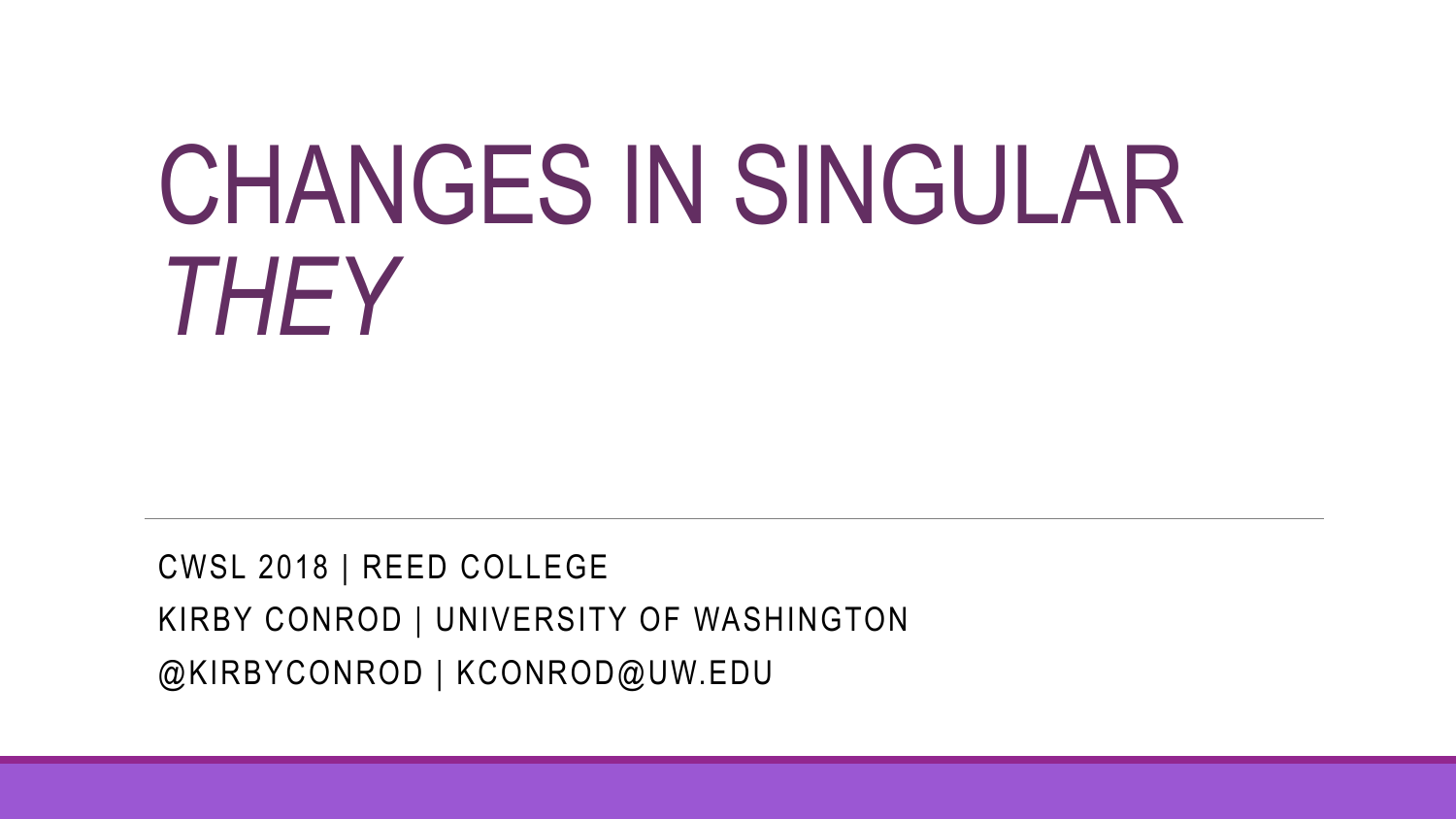#### OVERVIEW

Singular *they* is undergoing a change in progress

◦ This is my friend Hayden**<sup>i</sup>** . **They<sup>i</sup>** are a computer programmer.

Production of singular *they* for non-generic referents varies by age and gender

More gender categories

Change from above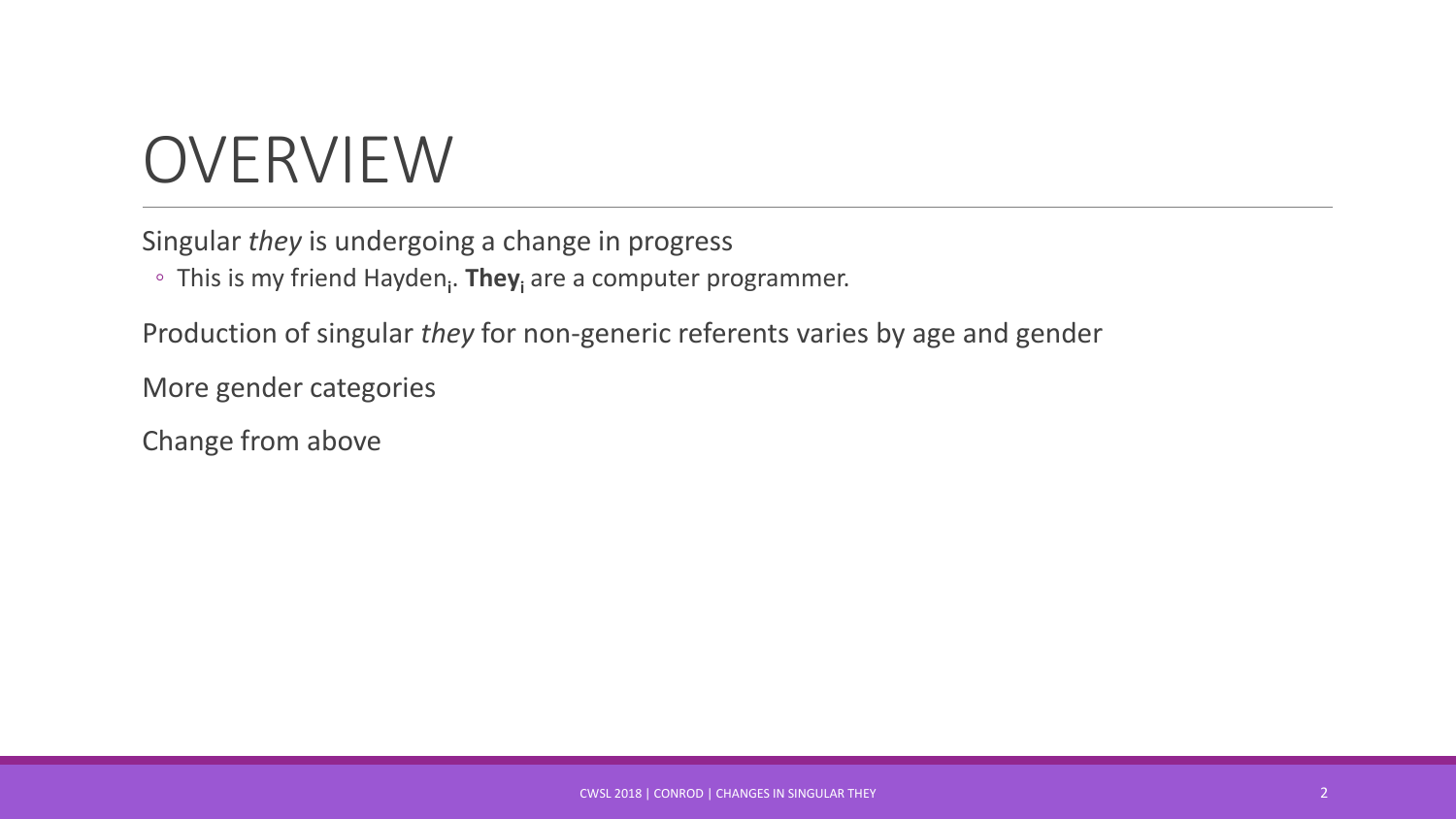## Attitudes towards singular *they*

Language commentators say:

- ◦It's Good!
	- You should try to use it to avoid sexist language, or to avoid misgendering someone
- ◦It's Bad!
	- The number mismatch is incorrect, *he* is a perfectly fine generic alternative (nonbinary people are not a consideration))

◦It's Hard!

◦ It's good in theory but it just sounds ungrammatical to me, I can't remember to use it, I don't understand how to use verbs with it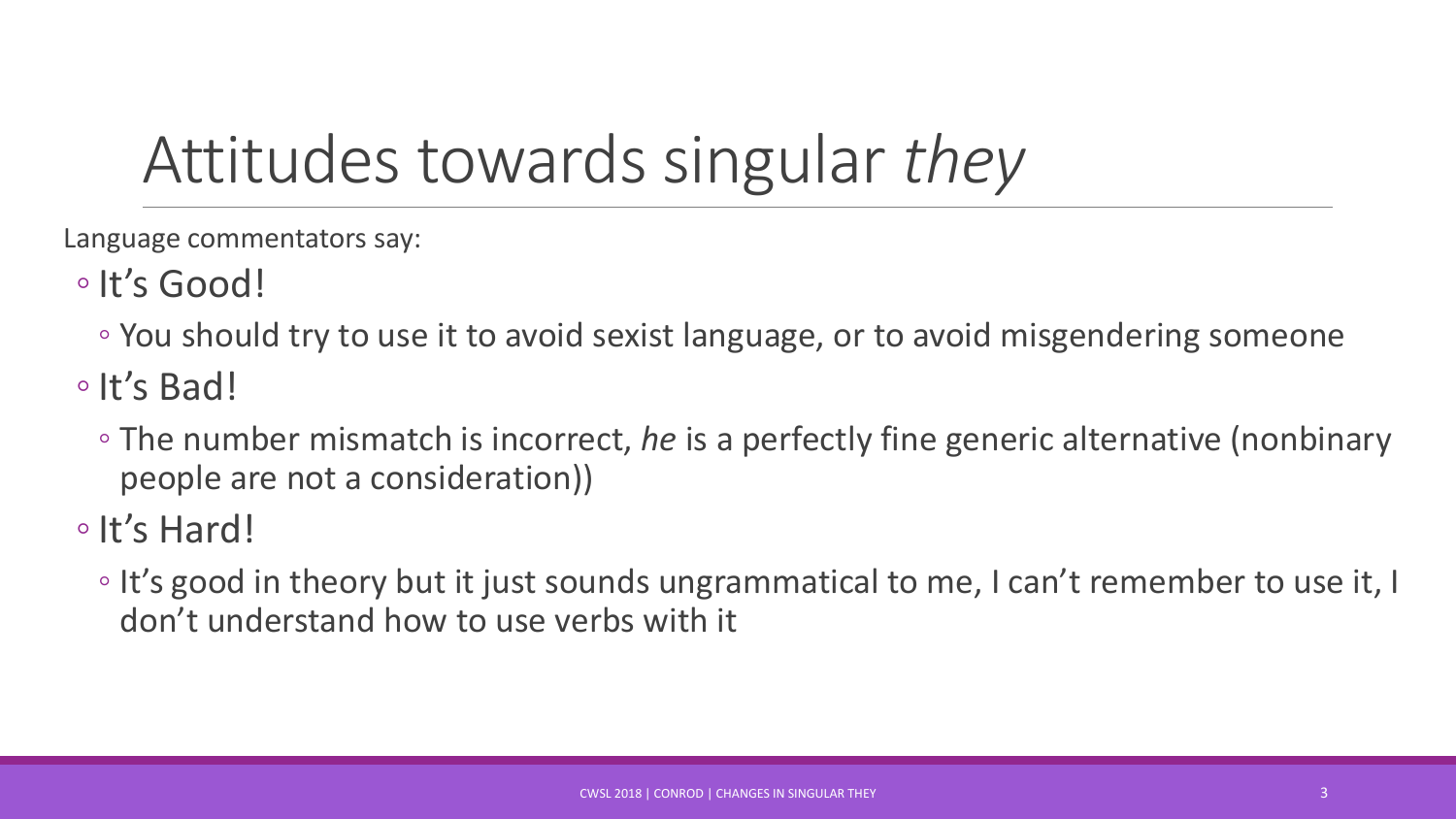#### BACKGROUND

Syntacticians working on singular *they* say there is a change (Bjorkman 2017, Konnelly and Cowper submitted)

Conservative grammar:

- *they* + quantifiers (*everyone, someone, no one*)
- **Someone** forgot **their** backpack.

Intermediate grammar:

- *they* + indefinites (*a student, some professor*) or some definites (*the ideal student)*
- **A student** forgot **their** backpack.

Innovative grammar:

- *they* + definite, specific referents (*my best friend, Devon, that professor*)
- **Kirby** forgot **their** backpack.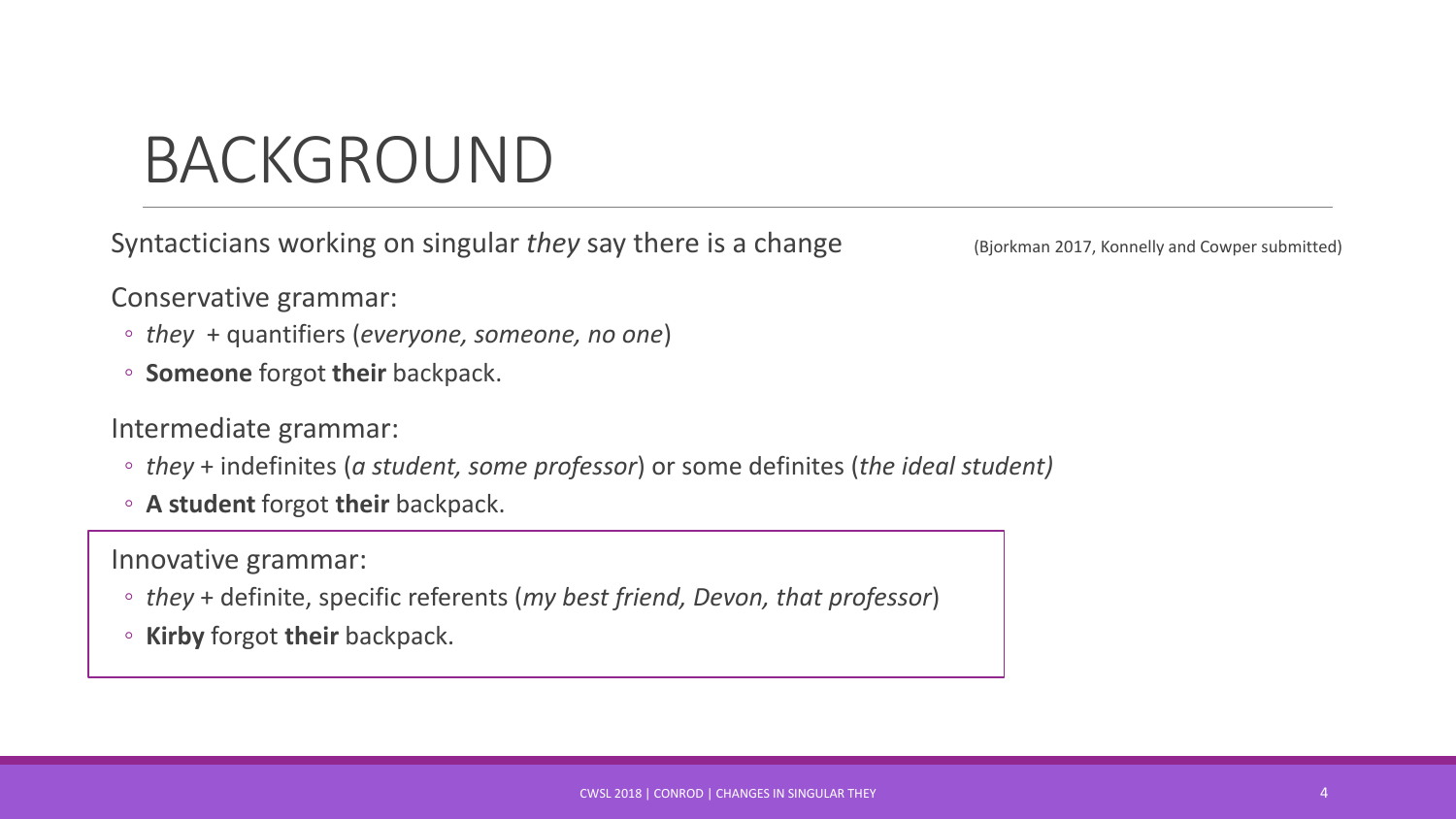## METHODOLOGY

Bigger study: how misgendering correlates to attitudes about transgender people (Conrod 2016)

Why is there so much singular *they* in this study?

- Designed to elicit pronouns intentionally
- Conditions where gender of (real-life or fictional) referent was unclear, people didn't know each other, or lots of nonbinary referents

Tasks (for the pronouns part)

- Dyadic interviews (acquaintances and strangers)
- Solo interviews
- Film clip responses (*Boy Meets Girl,* 2013)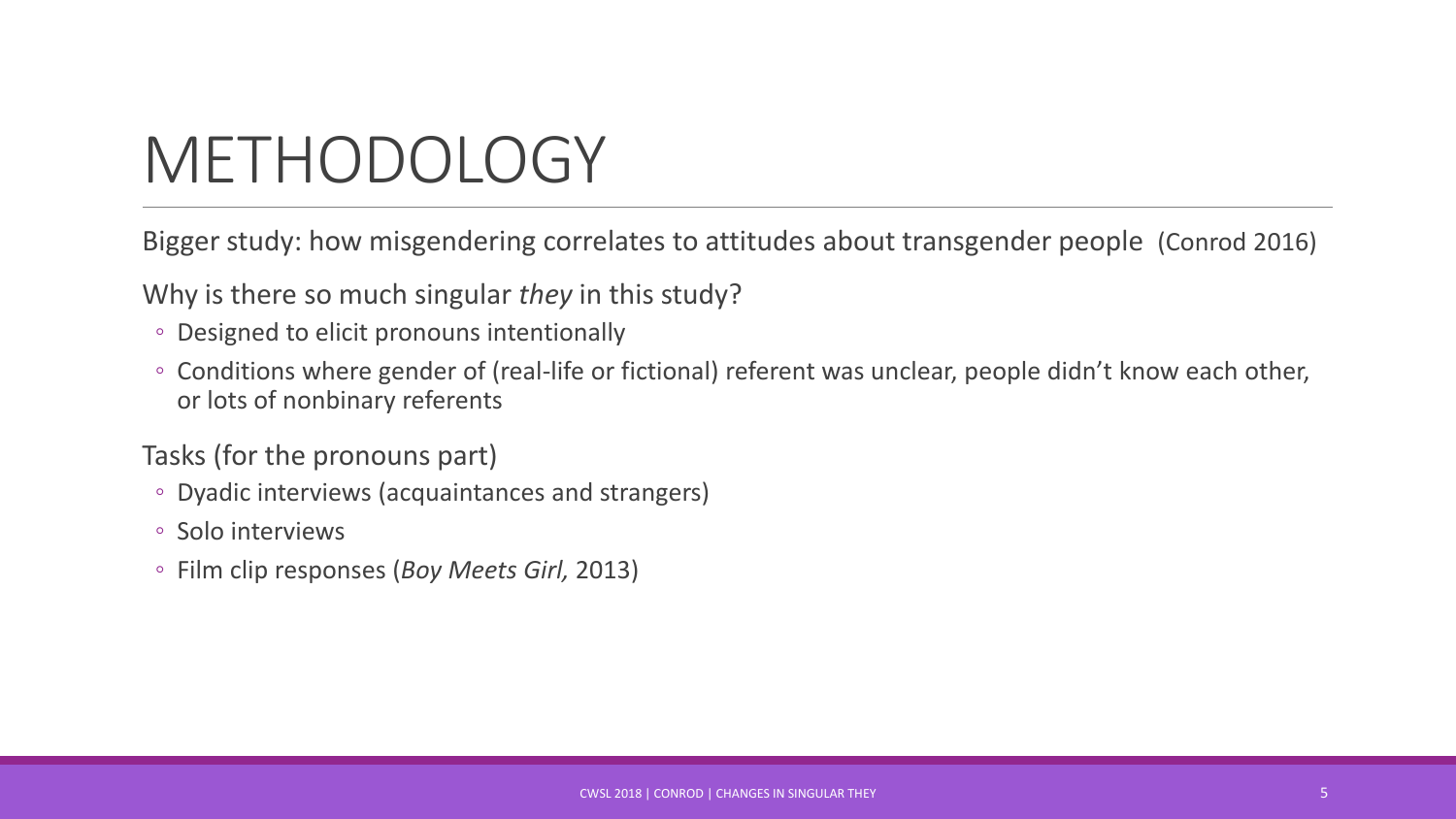### METHODOLOGY

Subjects:

- Recruited transgender people first, then paired with either an acquaintance (of their choice) or a stranger (I recruited)
- n=22, 20 speakers analyzed so far
- Collected fall 2016-winter 2017 with field recorder by 1 interviewer (me)

#### Gender of participants

| Feminine-aligned $\parallel$ Masculine-aligned Neither |  |
|--------------------------------------------------------|--|
|                                                        |  |

#### Age of participants

|  | Teens $\qquad$   Twenties $\mid$ Thirties $\mid$ Forties $\mid$ (Fifties) $\mid$ Sixties $\mid$ Seventies |        |  |
|--|-----------------------------------------------------------------------------------------------------------|--------|--|
|  |                                                                                                           | (none) |  |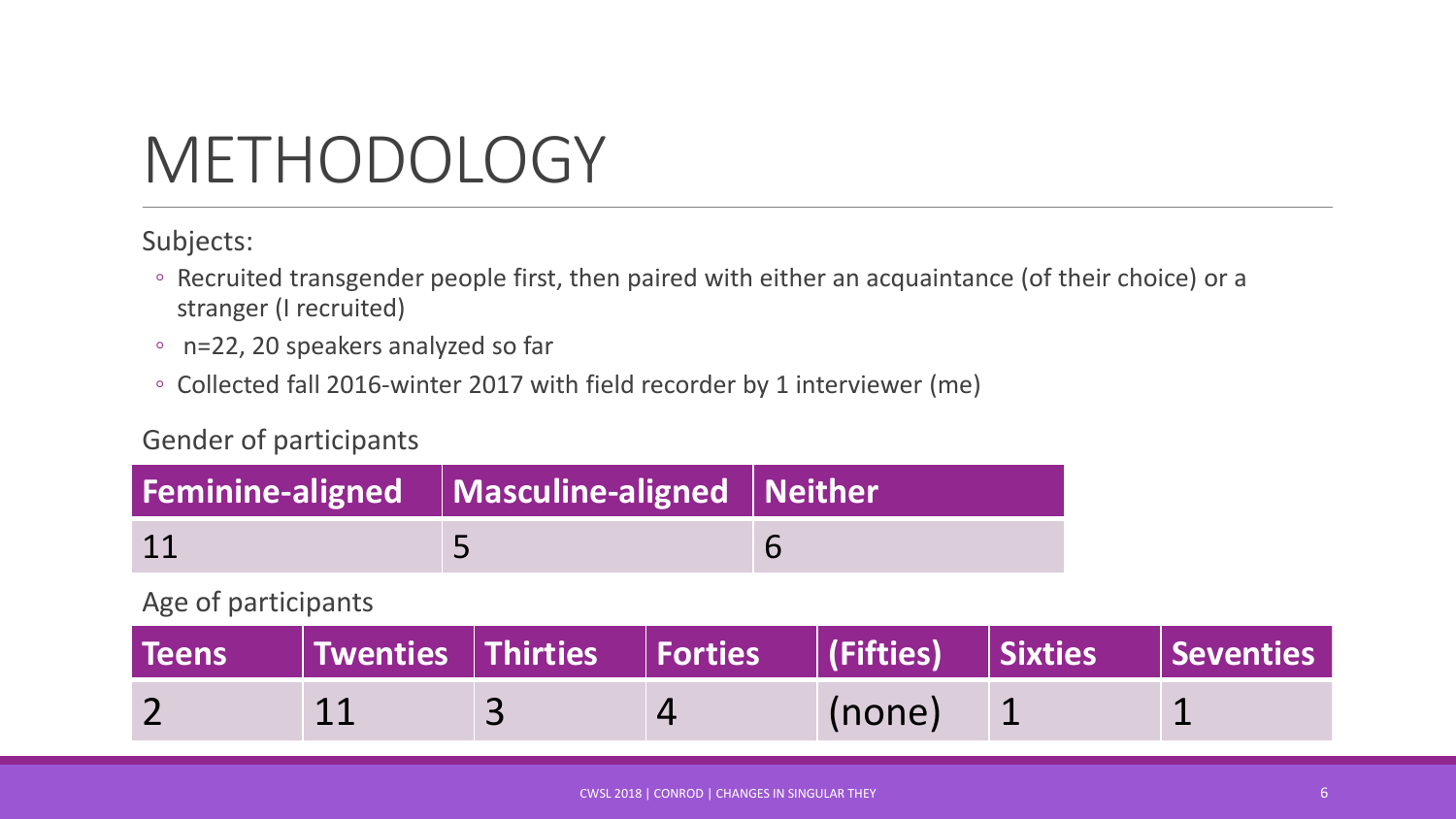## RESULTS: summary

Age differences: people in their twenties are leading

Gender differences: nonbinary people are leading, followed by women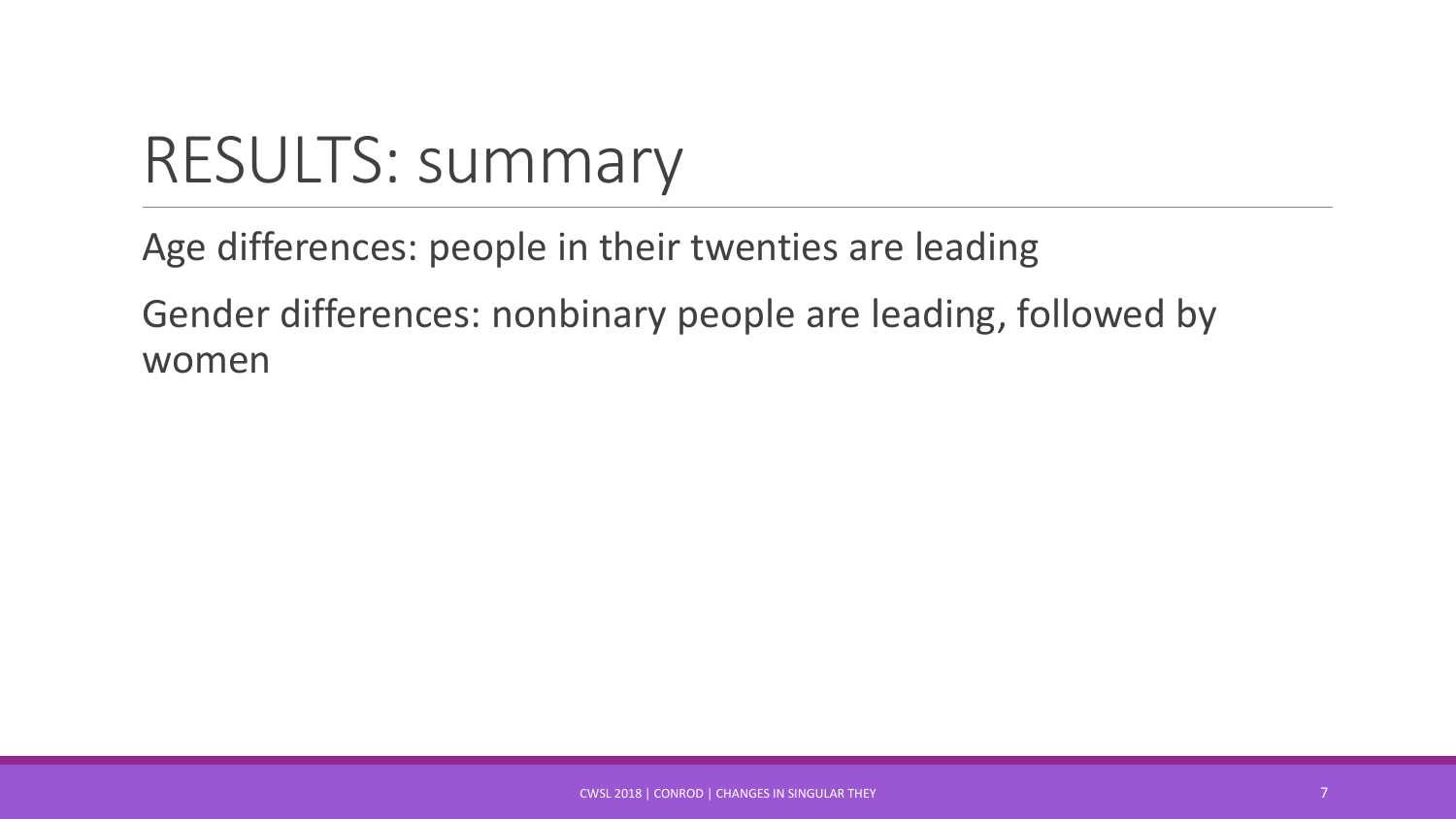#### RESULTS: age differences

Use of Singular They by Age group

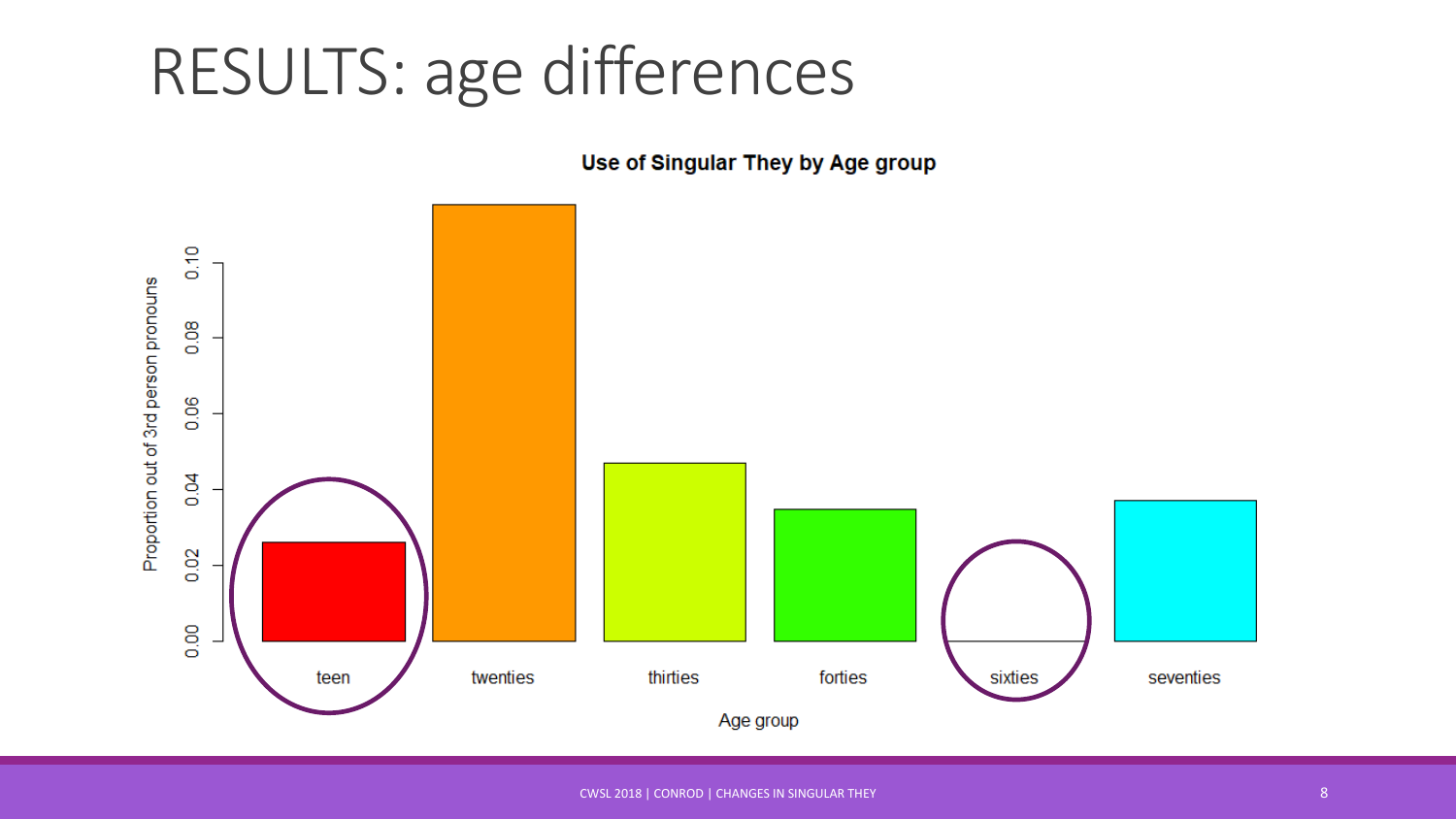#### RESULTS: gender differences

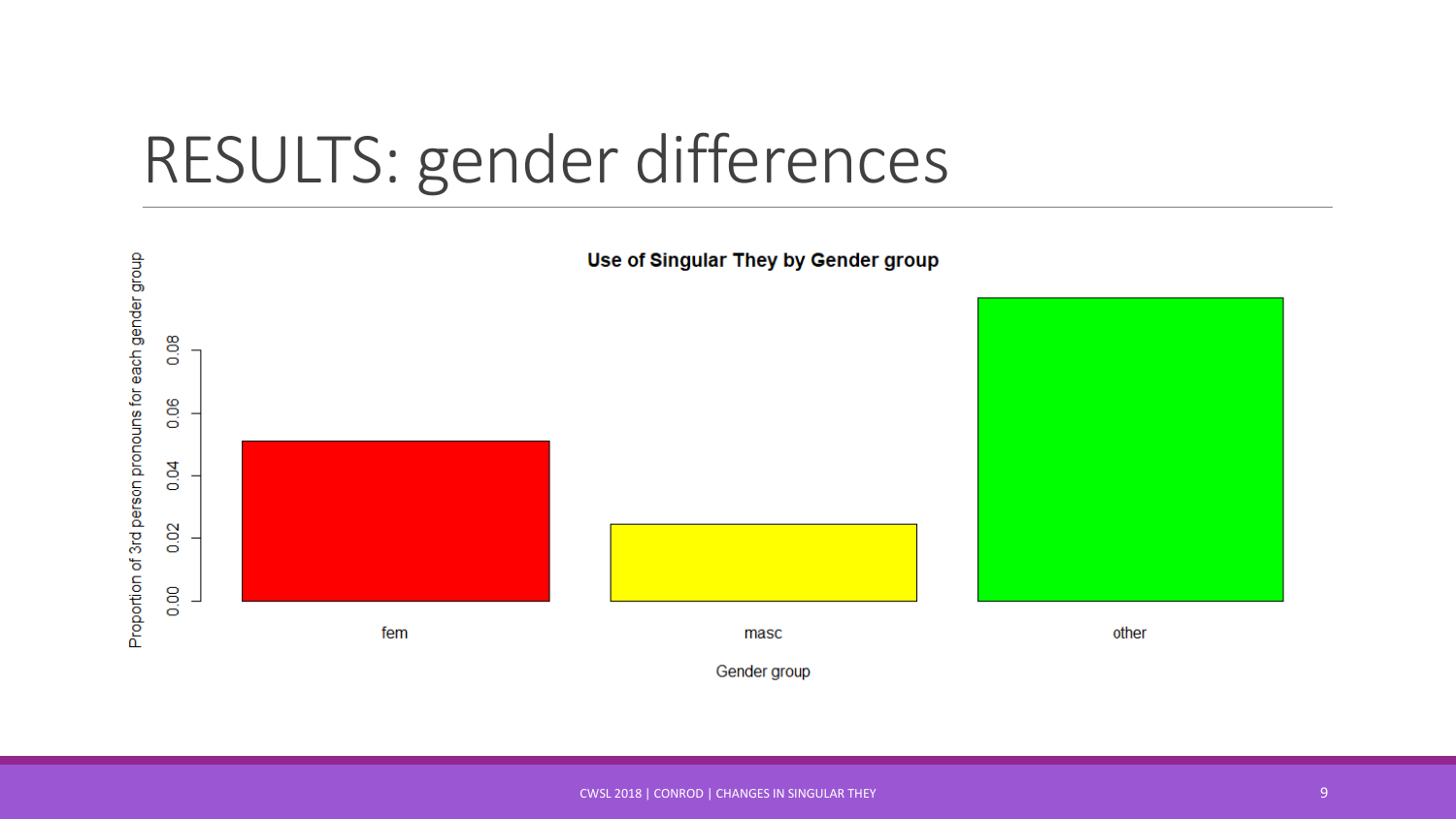### DISCUSSION

#### Apparent time change

◦ Unclear if there's also individual change (teens  $\rightarrow$  twenties?)

Gender categories: are nonbinary people generally more innovative than other genders?

- Nonbinary genders have more reason to explicitly align themselves with sg. *they* –and probably have more nonbinary friends (Ackerman 2018)
- More studies need to explicitly recruit and analyze nonbinary people when you think a change is happening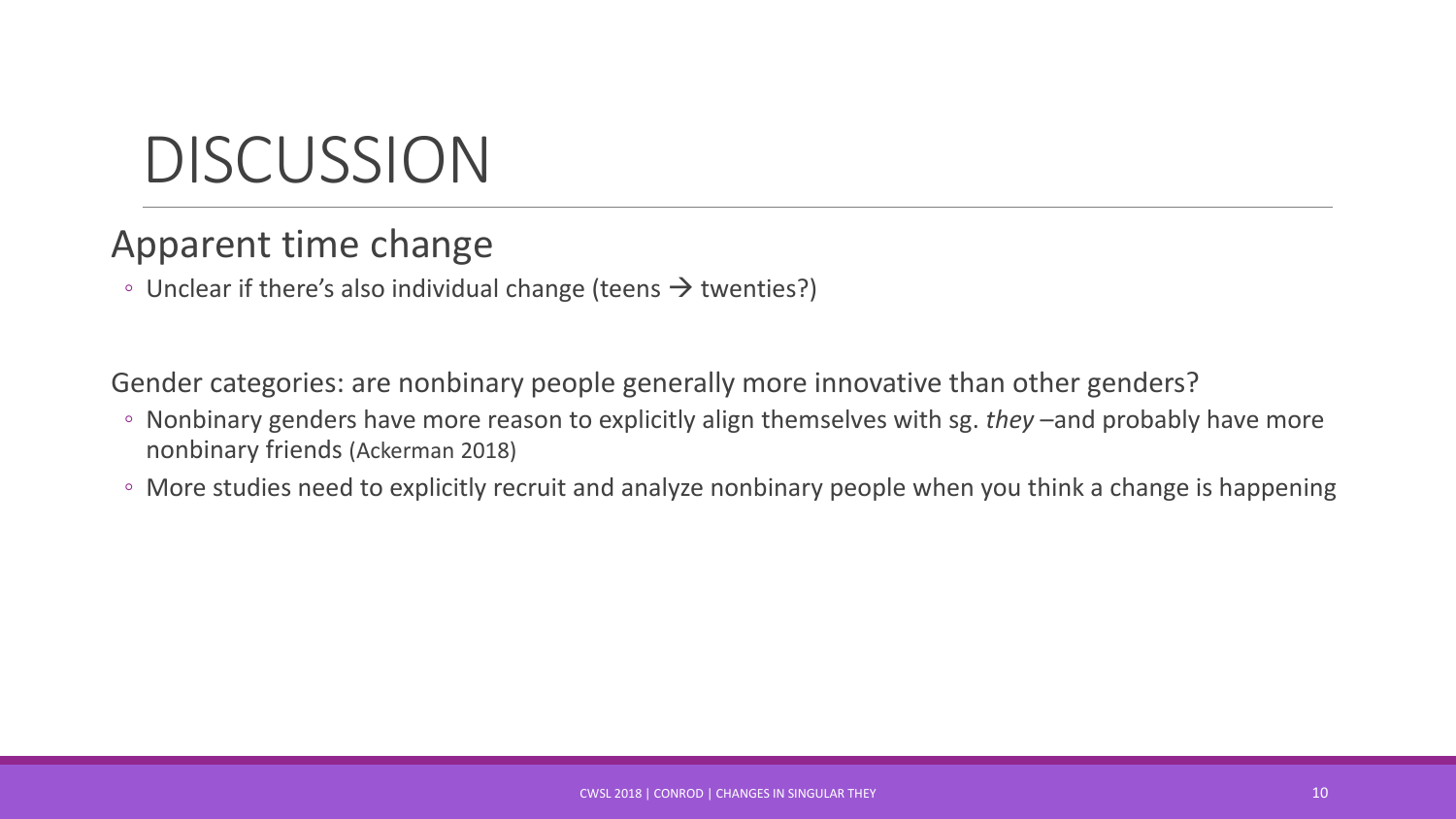#### DISCUSSION

#### **Change from above**

- **The usual**: people are aware of this change, talk about it, and can identify their own use of it without linguistic training.
- **The unusual: this is not necessarily a prestigious variable**
	- language commentary is both for and against this change (though the tides may be turning lately)
	- the gender politics are also mixed. There is possible stigma in some social contexts attached to this variable
	- Change coming from groups with high **salience** but not necessarily high **status**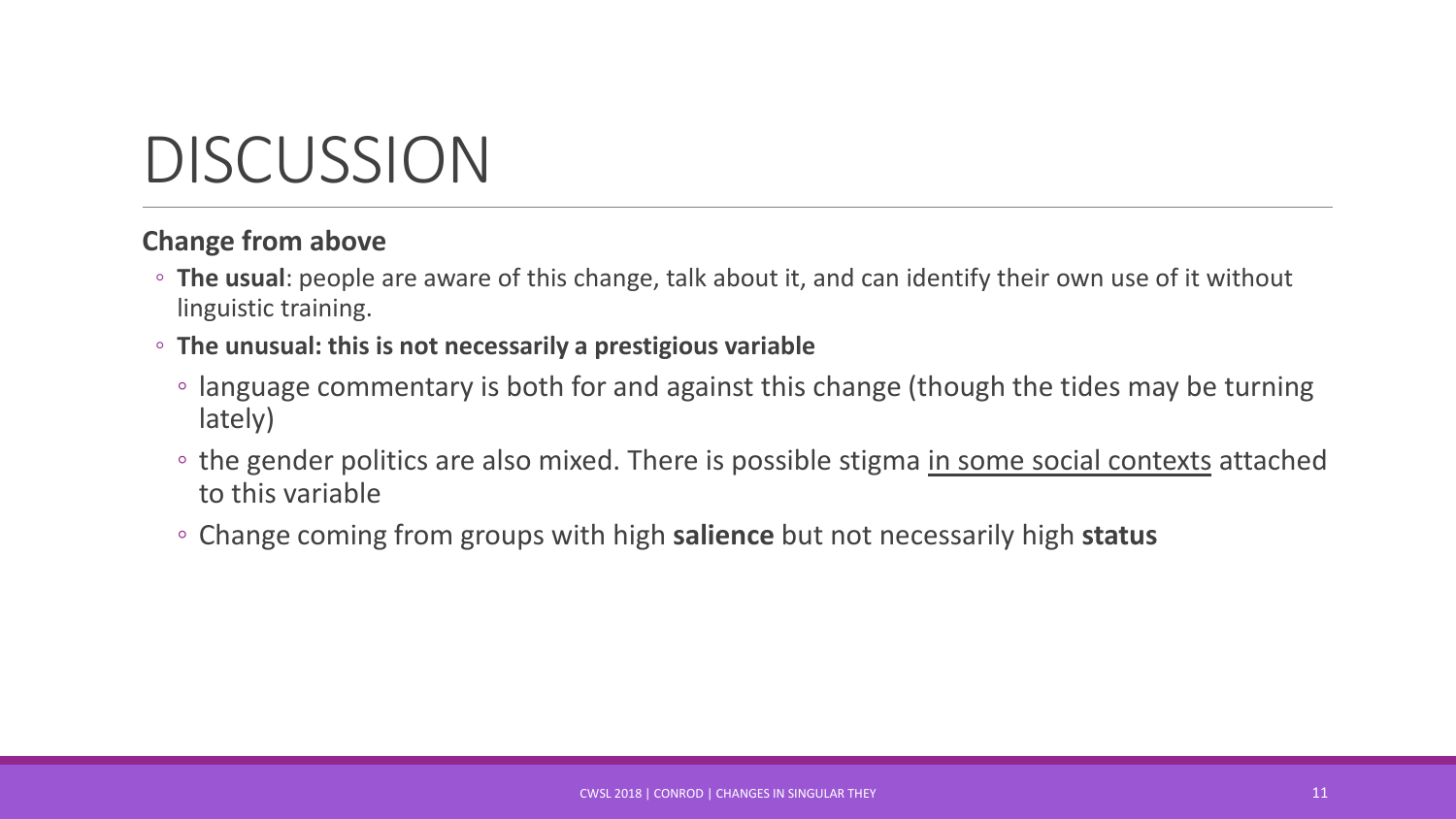### **CONCLUSION**

**Singular** *they* **is undergoing a change**—apparent time data shows that younger speakers use non-generic singular *they* more frequently

Changes from above are not always necessarily prestigious—more investigation into changes coming from low-status, high-salience groups

We need to be analyzing more than two genders when looking at language change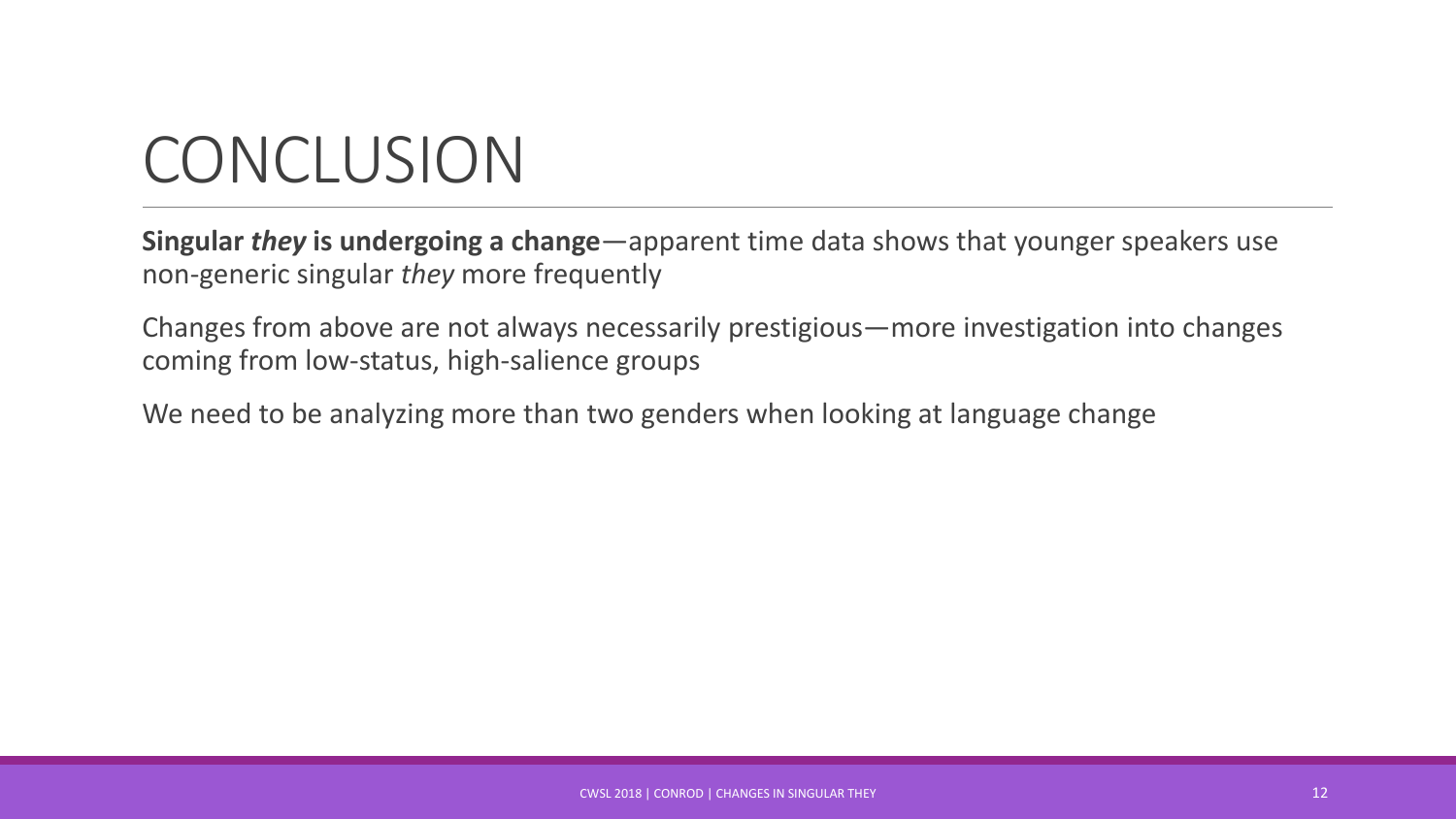### ACKNOWLEDGEMENTS

Thanks to Prof. Alicia Beckford Wassink for guidance throughout, to Mallory Tucker for help transcribing and annotating data, and thank you to Lauren Ackerman, Lex Konnelly, Bronwyn Bjorkman, E. Jamieson, and Daniel Hall for discussion about this variable. Thanks to Brent Woo, Taylor Carrasco, Brooke Larson, and Hayden Stern for support.